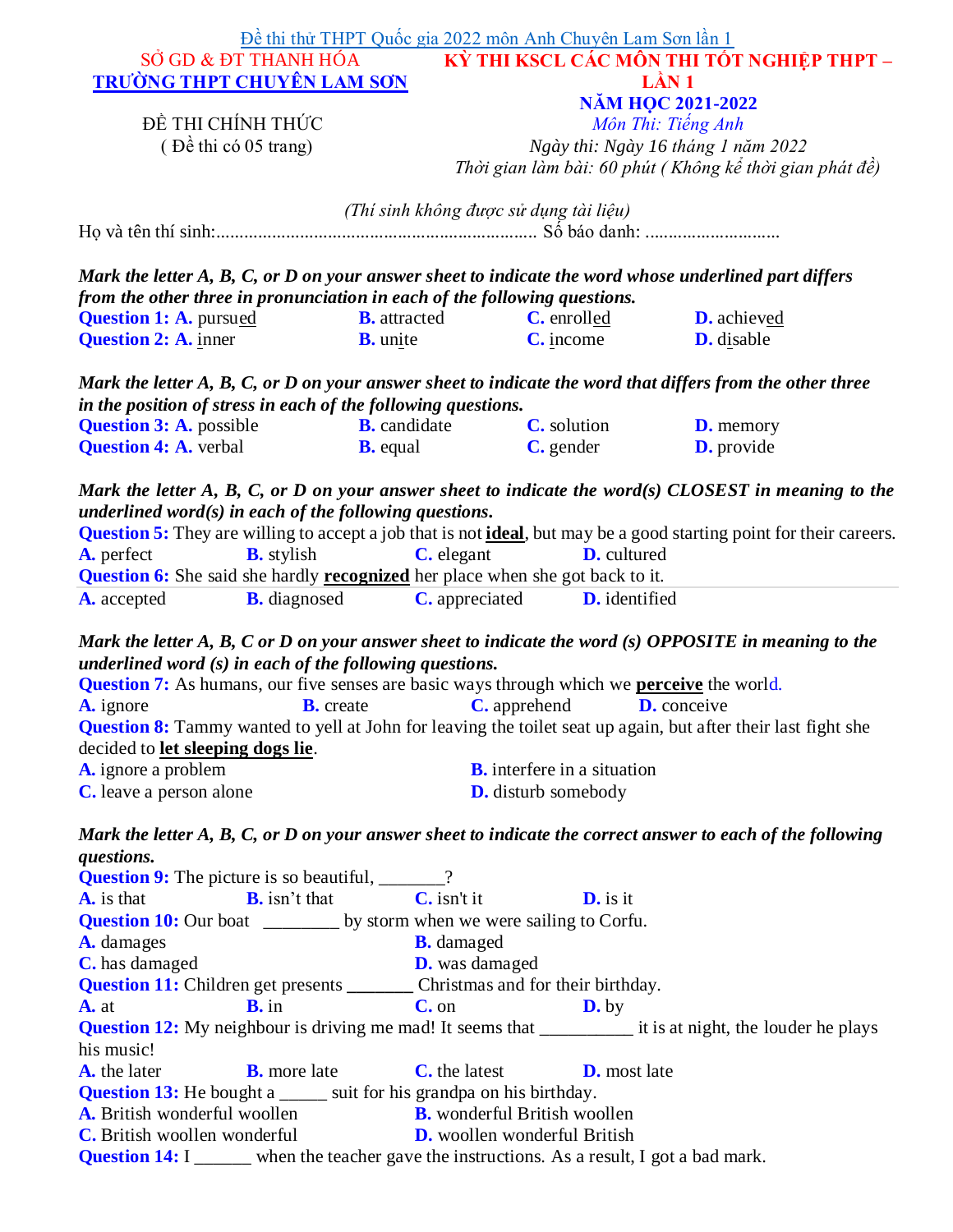[Đề thi thử THPT Quốc gia 2022 môn Anh Chuyên Lam Sơn lần 1](https://doctailieu.com/de-thi-thu-thpt-quoc-gia-2022-mon-anh-chuyen-lam-son-lan-1) **A.** listened **B.** had listened **C.** listens **D.** wasn't listening **Question 15:** his father was a king, Cyrus was brought up like the son of a common man **A.** Because **B.** Although **C.** Yet **D.** Despite **Question 16:** Will she have learned enough Chinese to communicate  $\frac{1}{2}$ ? **A.** before she moves to Beijing **B.** before she moved to Beijing **C.** before she was moving to Beijing **D.** before she had moved to Beijing **Question 17: all the week, Peter passed the examination with the flying colors. A.** Had tutoring **B.** Having tutoring **C.** Having been tutored **D.** Have been tutored **Question 18:** The two countries agreed to *in certain sections of the economy.* **A.** cooperate **B.** cooperatively **C.** cooperation **D.** cooperative **Question 19:** The [political](https://dictionary.cambridge.org/dictionary/english/campaign) candidate [clearly](https://dictionary.cambridge.org/dictionary/english/clearly) [failed](https://dictionary.cambridge.org/dictionary/english/failed) to \_\_\_\_\_\_ his [message](https://dictionary.cambridge.org/dictionary/english/message) \_\_\_\_\_\_ to the [public.](https://dictionary.cambridge.org/dictionary/english/public) **A.** get/about **B.** get/in **C.** get/across **D.** get/through **Question 20:** This agreement, once it comes into force, will bring benefits to over 5,000 Canadians by coordinating pension benefits between Canada and Poland. **A.** immediate **B.** oncoming **C.** instant **D.** prompt **Question 21:** He had <u>[extensive](https://www.collinsdictionary.com/dictionary/english/extensive) research in [exploring](https://www.collinsdictionary.com/dictionary/english/explore) the [reasons](https://www.collinsdictionary.com/dictionary/english/reason) why [pastors](https://www.collinsdictionary.com/dictionary/english/pastor) leave the [ministry.](https://www.collinsdictionary.com/dictionary/english/ministry)</u> **A.** made **B.** done **C.** got **D.** taken **Question 22:** Men still appear to be labouring under the that women want hairy, muscular men. **A.** confusion **B.** misapprehension **C.** misinterpretation **D.** misjudgment **Question 23:** Alan was excited when he found out that he would have his own front row parking spot at the university, but that was just the icing on the **A.** candy **B.** biscuit **C.** ice-cream **D.** cake

#### *Mark the letter A, B, C or D on your answer sheet to indicate the option that best completes each of the following exchanges.*

**Question 24:** Tim and Peter had a quarrel last week and now Tom is giving Tim advice.

- Tom: "I think the best way to solve that problem is to keep silent."

- Tim: ". Silence may kill our friendship."

| <b>A.</b> That's a great idea | <b>B.</b> That's not a good idea |
|-------------------------------|----------------------------------|
| $\mathbf{C}$ . I'm not wrong  | <b>D.</b> Yes, I think much      |

**Question 25:** Daisy wants to invite her classmate, Joe, to her birthday party.

- Daisy: "Listen, I am having a birthday party next Friday. Do you want to come?"

- Joe: " What time does it start?"

| <b>A.</b> Sure, I'd love to.      | <b>B.</b> Sorry. I'm busy then. |
|-----------------------------------|---------------------------------|
| <b>C.</b> I can't agree with you. | <b>D.</b> I like a party.       |

### *Read the following passage and mark the letter A, B, C, or D on your answer sheet to indicate the correct word or phrase that best fits each of the numbered blanks from 26 to 30.*

#### **Ways to Cut Down on Holiday Trash**

The holiday season is a time for celebrating with friends and family. It is often called the "giving season" because during the holidays people give gifts and have celebrations. Unfortunately, this can all lead to a lot of waste. (26) \_\_\_\_\_\_\_, there are ways to reduce the amount of waste you create. Experts recently gave some ideas to the Associated Press.

The (27) \_\_\_\_\_\_\_ about paper waste have caused many people to look at other choices for wrapping a present. You can use reusable bags for gifts. Vaccariello recommends keeping gift bags and other decorations that you receive. You can reuse them the next time you give a gift. You can buy from companies (28)

make environmentally-friendly gift wrap. Some companies make recyclable wrapping paper and do not use materials that are not recyclable. You can also wrap gifts in old maps, pages from magazines, and art paper. The person receiving the gift could use the wrapping for something else. Ozawa, editor at Martha Stewart Living, says she likes the Japanese tradition of furoshiki. This is where gifts are wrapped in cloth. The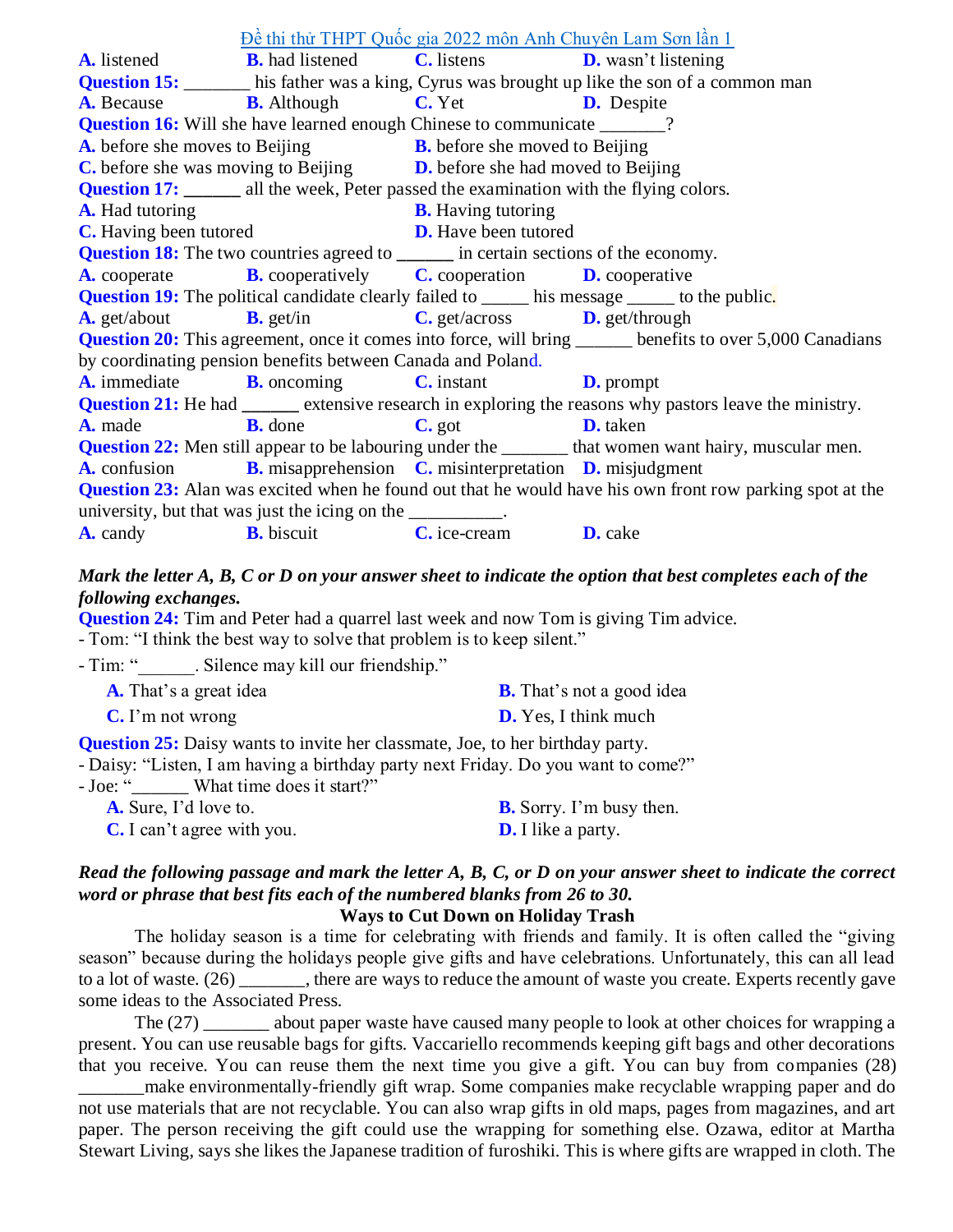pretty and strong wrapping cloths can be used for (29) \_\_\_\_\_\_\_things, instead of just being thrown away. You could also wrap a gift in a colorful scarf or tablecloth. This makes the wrapping cloth part of the gift itself. Instead of decorating a gift with something plastic, you can use something (30) \_\_\_\_\_\_\_\_\_\_such as pine cones, rosemary, or other evergreen.

*(https://learningenglish.voanews.com)*

| <b>Question 26: A. However</b>    | <b>B.</b> Therefore | <b>C.</b> Although | <b>D.</b> Moreover   |
|-----------------------------------|---------------------|--------------------|----------------------|
| <b>Question 27: A. conditions</b> | <b>B.</b> interests | C. concerns        | <b>D.</b> disregards |
| <b>Question 28: A. that</b>       | <b>B.</b> who       | <b>C.</b> whom     | <b>D.</b> whose      |
| <b>Question 29: A. another</b>    | <b>B.</b> other     | $C$ , one          | <b>D.</b> every      |
| <b>Question 30: A. ordinary</b>   | <b>B.</b> common    | <b>C.</b> natural  | <b>D.</b> familiar   |

#### *Read the following passage and mark the letter A, B, C, or D on your answer sheet to indicate the correct answer to each of the following questions from 31 to 35.*

We have been making cheese for millennia, but researchers are only now getting to grips with how bacteria, fungi and viruses combine to create its characteristic flavours and textures. When it comes to finding new and exotic species, there is no need to travel to the rainforest or trawl the deep ocean. Just open your fridge. The cheeses in **there** contain a wealth of surprises, if you look closely enough.

Although cheese production [began](https://journals.plos.org/plosone/article?id=10.1371/journal.pone.0202807) at least 7000 years ago, we are only just beginning to understand what is really going on in this complex ecosystem that we delight in devouring. "Cheese is a fascinating ecological niche," says Paul [Cotter,](https://www.teagasc.ie/contact/staff-directory/c/paul-d-cotter/) a microbiologist at food and agricultural research body Teagasc who is based in Cork, Ireland. New work on the cheese microbiome is revealing a riot behind the rind, with complex interactions between a diverse array of bacteria, moulds and yeasts helping to create **characteristic** flavours and textures. "There are a lot of microbes that we're eating every day on some of our favourite cheeses, and we know incredibly little about what they're doing to drive the flavour of those cheeses," says [Benjamin](https://sites.tufts.edu/wolfelab/) Wolfe at Tufts University in [Massachusetts.](https://sites.tufts.edu/wolfelab/) Understanding this better will not only help control the flavours of existing cheeses, but also help us develop tasty new ones.

Here's a tour of some of the surprises hidden in your cheeseboard. Cheeses are dominated by bacteria that digest the main sugar in milk, lactose, and turn it into an acid. But they are also home to a menagerie of other microbes that develop as cheese matures, and exactly how many organisms cheese contains is only just being revealed. Studies using gene-sequencing technologies keep finding new bacteria, some previously unknown to science.

*[\(https://www.newscientist.com\)](https://www.newscientist.com/)*

**Question 31:** Which of the following is the best title for the passage? **A.** Benefits of cheese **B.** New ideas in manufacturing cheese **C.** The secret life of cheese **D.** Ways to create new kinds of cheese **Question 32:** The word **there** in paragraph 1 refers to  $\qquad \qquad$ . **A.** fridge **B.** rainforest **C.** species **D.** ocean **Question 33:** According to paragraph 2, understanding more about the way microbes affect the flavours of the cheeses will help **A.** produce delicious new kinds **B.** know how bacteria, fungi and viruses combine **C.** master the number of organisms cheese contains **D.** find new types of bacteria **Question 34:** The word **characteristic** in paragraph 2 is closest in meaning to\_\_\_\_\_\_. **A.** normal **B.** distinctive **C.** actual **D.** perfect **Question 35:** According to the passage, all of the following are true, **EXCEPT A.** human beings started to make cheese a long time ago **B.** there are some species existing in cheese that scientists don't have knowledge about **C.** environment inside cheese is comparatively simple and easy to get to know **D.** bacteria play an important part in creating special flavours of cheese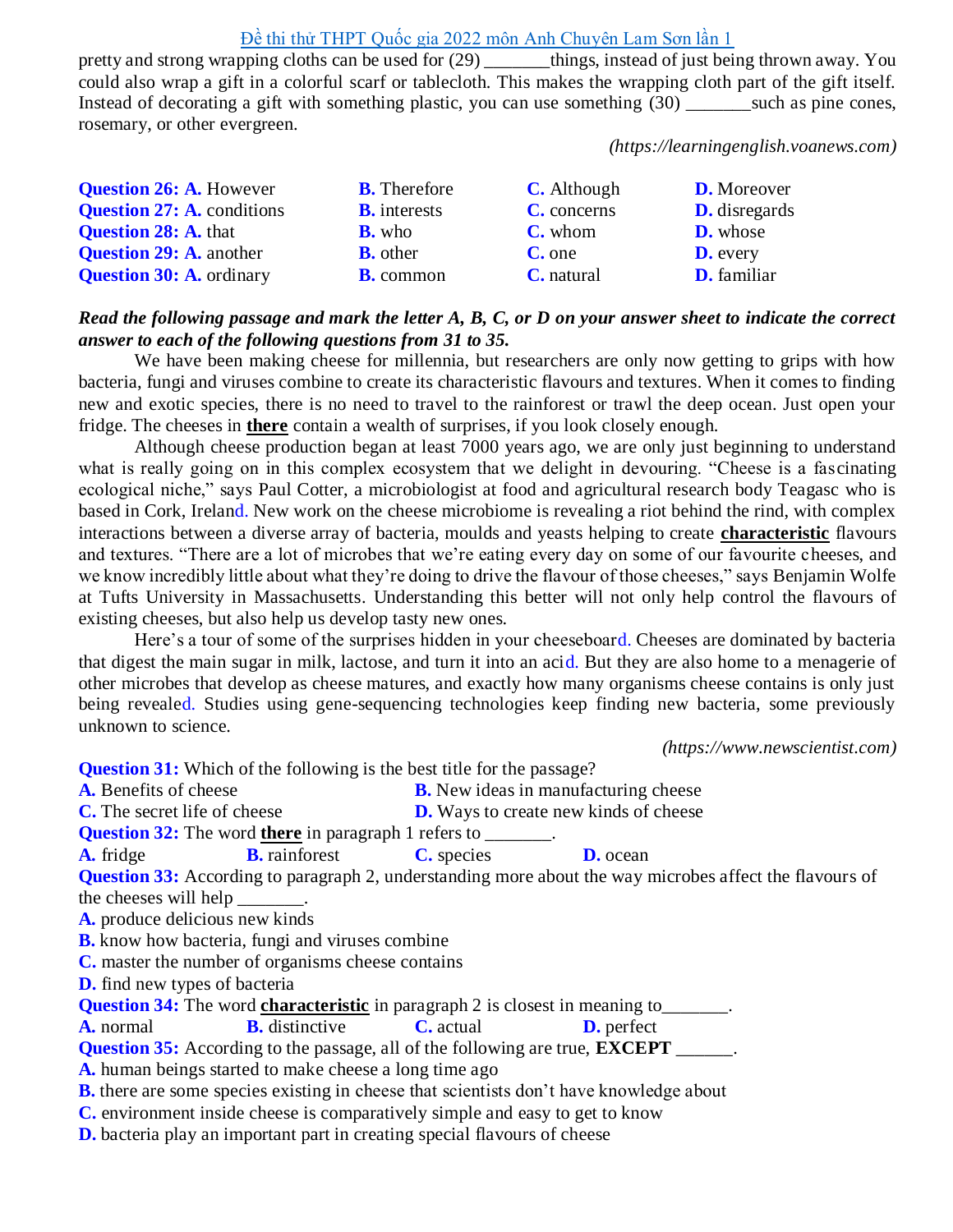#### *Read the following passage and mark the letter A, B, C or D on your answer sheet to indicate the correct answer to each of the following questions from 36 to 42.*

When corals are mentioned, many people think of rock-life forms in the sea filled with colorful fish. But corals are made up of hundreds of thousands of small organisms which live and feed like any other sea life. For the past five years, researchers in Hawaii and Australia have been engineering corals inside a lab to see if they could better **resist** the effects of climate change. They say it is now time to see how their creations perform in nature. The scientists say climate change linked to human causes has led to warming oceans that can harm sea life. **They** say if the more heat-resistant corals they developed do well in the ocean, the method can be used to help save suffering and dying reefs.

The team tested three methods for making corals that would be strong and healthy in nature. One was the method of selective breeding. This method involves scientists choosing parents with desirable characteristics for reproductive purposes. A second method **subjected** the corals to increasing temperatures to condition them to be able to survive in warm ocean environments. The third involved making changes to the algae that provide corals with necessary nutrients. The leader of the project, University of Hawaii researcher Kira Hughes, said all the methods proved successful in the lab. She told The Associated Press that some scientists might worry that such methods go against the natural processes of nature. But with the planet continuing to warm more and more, she does not see any better options.

"We have to intervene in order to make a change for coral reefs to survive into the future," Hughes said. When ocean temperatures rise, corals release algae that supplies nutrients and gives them color. This causes them to turn white, a process called bleaching. When this happens, corals can quickly become sick and die. But for years, scientists have been observing corals that have survived bleaching, even when others have died on the same reef. They are now centering on those healthy survivors and hoping to further increase their resistance to heat. Those corals were used as the parents for the newly created kinds.

*[\(https://learningenglish.voanews.com\)](https://learningenglish.voanews.com/)*

**Question 36:** What is the main idea of the passage? **A.** Scientists have created corals in lab to better resist climate change. **B.** There are many causes leading to climate change and loss of coral reefs. **C.** A new kind of algae helps to bring more nutrients for corals.

**D.** Bleaching, a process where coral reefs turn white and die.

**Question 37:** The word **resist** in paragraph 1 is closest in meaning to

**A.** confuse **B.** preserve **C**. withstand **D.** frighten

**Question 38:** The word **they** in paragraph 1 refers to\_\_\_\_\_\_\_.

- **A.** the effects of climate change **B.** corals
- **C.** organisms **D.** researchers

**Question 39:** According to paragraph 2, \_\_\_\_\_\_\_.

**A.** three methods, although contrasting, are tested effective in reality

**B.** the first method is concerned with selecting advantageous breeds

**C.** the scientific community reach a consensus about making these new types of corals (không viêts hoa)

**D.** Kira Hughes is optimist about finding a quite number of choices to solve the loss of corals

**Question 40:** The word **subjected** in paragraph 2 is closest in meaning to

**A.** pull through **B.** put through **C.** break through **D.** see through

**Question 41:** Which of the following is **NOT** true according to the passage?

**A.** The research has come to an end and new types of corals will soon be introduced in dying reefs.

**B.** Human activities lead to higher temperatures in oceans which do damage to coral reefs.

**C.** Coral reefs are comprised of not only corals but also a wide range of other creatures.

**D.** The aim of the experiment is to make corals accustomed to warmer ocean environments.

**Question 42:** Which of the following can be inferred from the passage?

**A.** Hawaii and Australia have the most biodiverse coral reefs on Earth.

**B.** The scientists want to reduce the resistance ability of corals.

**C.** Algae have a crucial role to play in maintaining the life of corals.

**D.** No corals can remain alive through the process of turning white.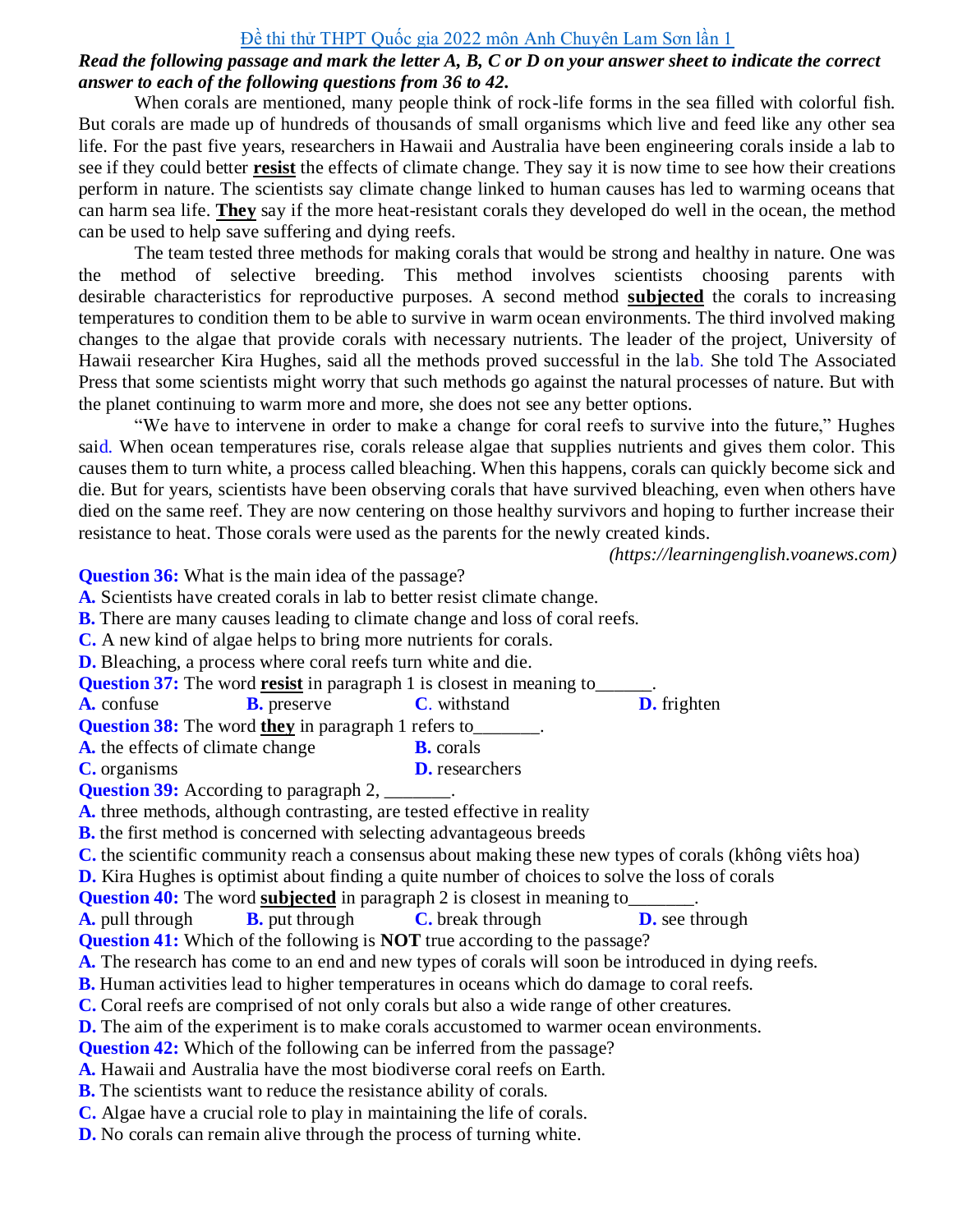*Mark the letter A, B, C or D on your answer sheet to indicate the underline part that needs correction in each of the following questions.*

**Question 43:** We would like to thank everyone who contribute to our group's success last year. **A.** would like **B.** who **C.** contribute **D.** success **Question 44:** We ought to be responsible in trying to help all the authorities concerned to reach amiable settlements. **A.** trying **B.** concerned **C.** reach **D.** amiable **Question 45:** I heard that Jeremy and Kate were cut from the team just because Tyler doesn't like her. **A.** heard **B.** cut **C.** just **D.** her

#### *Mark the letter A, B, C or D on your answer sheet to indicate the sentence that is closest in meaning to each of the following questions.*

**Question 46:** It is over twenty years since I last got in touch with them.

- **A.** I can't help keeping getting in touch with them for over 20 years.
- **B.** I haven't gotten in touch with them for over 20 years.
- **C.** I used to get in touch with them for over 20 years.
- **D.** I have been getting in touch with them for over 20 years.

**Question 47:** A [new](https://www.macmillandictionary.com/dictionary/british/new) [accounting](https://www.macmillandictionary.com/dictionary/british/accounting) system will [soon](https://www.macmillandictionary.com/dictionary/british/soon) become compulsory for all [departments.](https://www.macmillandictionary.com/dictionary/british/department)

- **A.** All departments will have to use a [new](https://www.macmillandictionary.com/dictionary/british/new) [accounting](https://www.macmillandictionary.com/dictionary/british/accounting) system.
- **B.** The departments needn't choose another [accounting](https://www.macmillandictionary.com/dictionary/british/accounting) system right now.
- **C.** A [new](https://www.macmillandictionary.com/dictionary/british/new) [accounting](https://www.macmillandictionary.com/dictionary/british/accounting) system must have been mandatory by all departments.
- **D.** All [departments](https://www.macmillandictionary.com/dictionary/british/department) aren't required to apply a [new](https://www.macmillandictionary.com/dictionary/british/new) [accounting](https://www.macmillandictionary.com/dictionary/british/accounting) system.

**Question 48:** I worked as a waiter before becoming a chef, he said.

- **A.** He said I had worked as a waiter before becoming a chef.
- **B.** He said he'd worked as a waiter before becoming a chef.
- **C.** He said he worked as a waiter before becoming a chef.
- **D.** He said I worked as a waiter before becoming a chef.

#### *Mark the letter A, B, C or D on your answer sheet to indicate the sentence that best combines each pair of sentences in the following questions.*

**Question 49:** I lost her phone number. I couldn't call her.

**A.** I wish I had her phone number so that I could call her.

**B.** If I had her phone number, I could have called her.

**C.** As long as I had had her phone number, I couldn't call her.

**D.** If only I hadn't lost her phone number and I could have called her.

**Question 50:** The delivery of gas cylinders will be allowed only if it is contained in an appropriate device.

- **A.** Only if gas cylinders are contained in an appropriate device the delivery will be allowed.
- **B.** Should gas cylinders be contained in an appropriate device, they will be allowed to deliver in large quantity.
- **C.** Only when gas is contained in an appropriate device will the delivery of cylinders be forbidden.
- **D.** On no account will the delivery be forbidden if gas cylinders are contained in an appropriate device.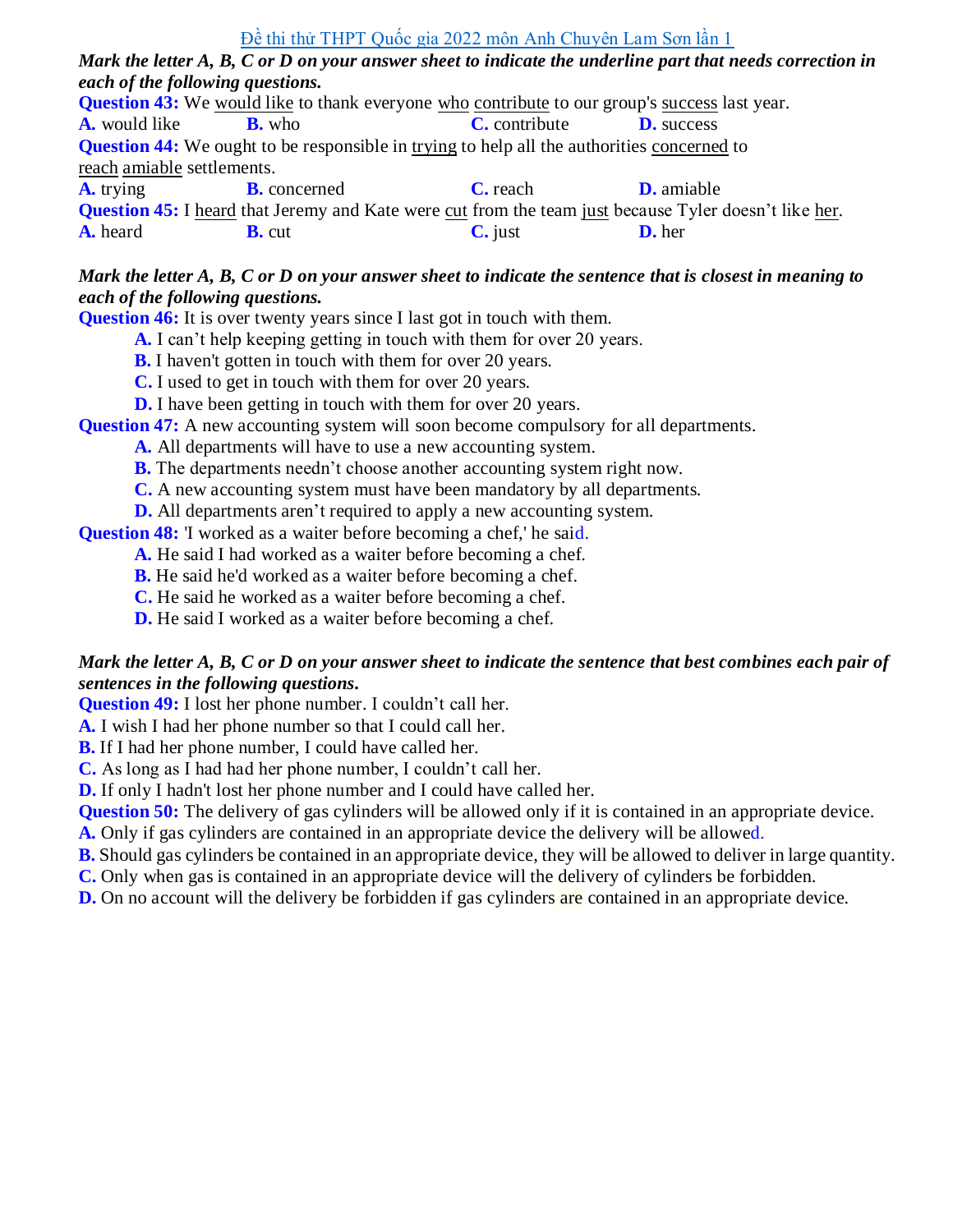**KỲ THI KSCL CÁC MÔN THI TỐT NGHIỆP THPT – LẦN 1**

### SỞ GD & ĐT THANH HÓA **TRƯỜNG THPT CHUYÊN LAM SƠN**

## **NĂM HỌC 2021-2022**

*Môn Thi: Tiếng Anh Ngày thi: Ngày 16 tháng 1 năm 2022*

# ĐÁP ÁN CHI TIẾT THEO ĐỀ CHUẨN

| Câu                     | Đáp<br>án    | Giải thích chi tiết đáp án                                                                                                                |
|-------------------------|--------------|-------------------------------------------------------------------------------------------------------------------------------------------|
| $\mathbf{1}$            | $\bf{B}$     | <b>B.</b> attracted                                                                                                                       |
|                         |              | Phương án B phát âm đuôi "ed" là âm /id/. các phương án còn lại được phát âm là âm /d/                                                    |
| $\boldsymbol{2}$        | $\bf{B}$     | <b>B.</b> unite                                                                                                                           |
|                         |              | Phương án B- unite chữ "i" được phát âm là âm /ai/. Các phương án còn lại chữ "i" được phát âm là âm /i/                                  |
| $\overline{\mathbf{3}}$ | $\mathbf C$  | C. solution                                                                                                                               |
|                         |              | Phương án C trọng âm 2, các p/án còn lại trọng âm 1                                                                                       |
| 4                       | D            | D. provide                                                                                                                                |
| 5                       |              | Phương án D trọng âm 2, các p/án còn lại trọng âm 1                                                                                       |
|                         | $\mathbf{A}$ | A. perfect<br>Từ đồng nghĩa – kiến thức về từ vựng                                                                                        |
|                         |              | "ideal" (a): lý tưởng đồng nghĩa với "perfect" (a): hoàn hảo                                                                              |
|                         |              | Tam dich: They are willing to accept a job that is not <i>ideal</i> , but may be a good starting point for their careers.                 |
|                         |              | Bọn họ sẵn sàng chấp nhận một công việc không lý tưởng, nhưng có thể là một xuất phát điểm tốt đối với sự                                 |
|                         |              | nghiệp của họ.                                                                                                                            |
| 6                       | D            | D. identified                                                                                                                             |
|                         |              | Từ đồng nghĩa – kiến thức về từ vựng                                                                                                      |
|                         |              | <b>recognized</b> (p.p): nhận ra = $\frac{1}{\text{identified}}$ (p.p): xác định                                                          |
|                         |              | Tạm dịch: She said she hardly recognized her place when she got back to it.                                                               |
|                         |              | Cô ấy gần như không nhận ra được nơi chốn của mình khi cô ấy quay trở về đó.                                                              |
| 7                       | $\mathbf{A}$ | A. ignore                                                                                                                                 |
|                         |              | Từ trái nghĩa – kiến thức về từ vựng                                                                                                      |
|                         |              | $\frac{1}{2}$ ignore (v): lờ tảng, không biết $\frac{1}{2}$ perceive (v): nhận thức được                                                  |
|                         |              | Tam dich: As humans, our five senses are basic ways through which we perceive the world.                                                  |
| 8                       | $\bf{B}$     | Là con người, chúng ta sử dụng năm giác quan cơ bản để nhận thức về thế giới.<br>B. interfere in a situation : can thiệp vào 1 tình huống |
|                         |              | Từ trái nghĩa – kiến thức về từ vựng                                                                                                      |
|                         |              | let sleeping dogs lie (id): để yên mọi chuyện, không tham gia hay can thiệp vào việc có thể gây ra rắc rối                                |
|                         |              | Tạm dịch: Tammy wanted to yell at John for leaving the toilet seat up again, but after their last fight she                               |
|                         |              | decided to let sleeping dogs lie.                                                                                                         |
|                         |              | Tammy muốn quát John việc anh ta để toa-lét dựng lên lần nữa, nhưng sau cuộc chiến gần đây nhất, cô cấy                                   |
|                         |              | quyết định không can dự vào việc đó nữa.                                                                                                  |
| 9                       | $\mathbf C$  | C. isn't it                                                                                                                               |
|                         |              | Câu hỏi láy đuôi                                                                                                                          |
| 10                      | D            | D. was damaged                                                                                                                            |
|                         |              | Câu bị động                                                                                                                               |
| 11                      | $\mathbf A$  | A. at<br>Giới từ: "at Christmas"                                                                                                          |
| 12                      | $\mathbf{A}$ | A. the later                                                                                                                              |
|                         |              | Câu so sánh kép: late $\rightarrow$ the later                                                                                             |
| 13                      | $\bf{B}$     | <b>B.</b> wonderful British woollen                                                                                                       |
|                         |              | Trật tự giới từ: Opsascomp                                                                                                                |
| 14                      | D            | D. wasn't listening                                                                                                                       |
|                         |              | Kết hợp quá khứ đơn và quá khứ tiếp diễn                                                                                                  |
| 15                      | B            | <b>B.</b> Although                                                                                                                        |
|                         |              | his father was a king, Cyrus was brought up like the son of a common man.<br>Tạm dịch:                                                    |
|                         |              |                                                                                                                                           |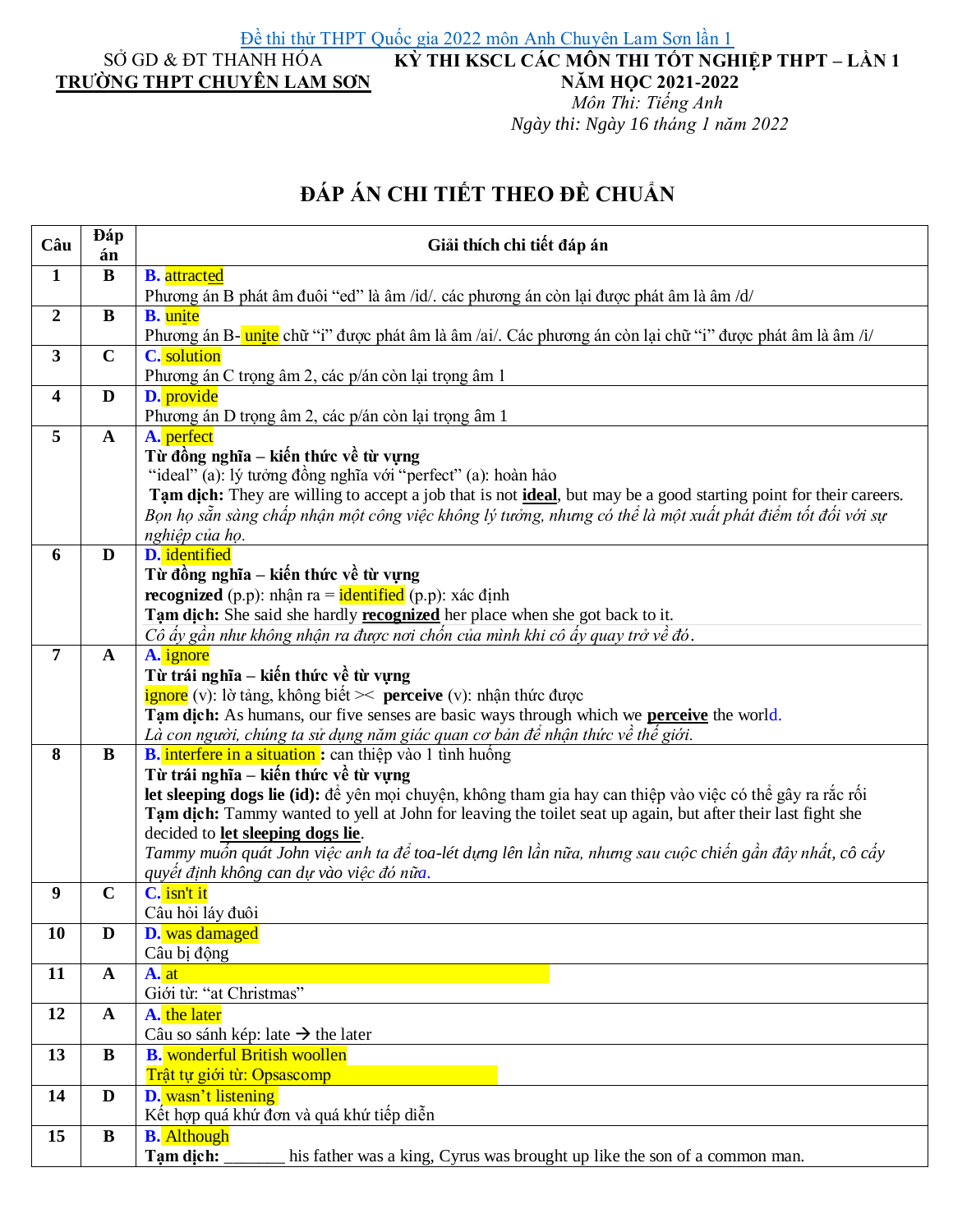[Đề thi thử THPT Quốc gia 2022 môn Anh Chuyên Lam Sơn lần 1](https://doctailieu.com/de-thi-thu-thpt-quoc-gia-2022-mon-anh-chuyen-lam-son-lan-1)

|    |              | I the TIM I Quot $\mathbb{R}^m$ 2022 mon Time Cha for Bani bon ran I<br>Mặc dù có cha là nhà vua, Cyrus vẫn được nuôi dưỡng như con trai của một dân thường.                                  |
|----|--------------|-----------------------------------------------------------------------------------------------------------------------------------------------------------------------------------------------|
|    |              |                                                                                                                                                                                               |
| 16 | $\mathbf{A}$ | A. before she moves to Beijing                                                                                                                                                                |
|    |              | Kết hợp thời thì giữa tương lai đơn (ở mệnh đề chính) và hiện tại đơn (ở mệnh đề phụ)                                                                                                         |
| 17 | $\mathbf C$  | <b>C.</b> Having been tutored                                                                                                                                                                 |
|    |              | Rút gọn mệnh đề trạng ngữ ở dạng bị động                                                                                                                                                      |
|    |              | <b>Tam dich:</b> _______ all the week, Peter passed the examination with the flying colors.                                                                                                   |
|    |              | Sau khi được học gia sư suốt cả tuần, Peter đã vượt qua kì thi một cách xuất sắc.                                                                                                             |
| 18 | $\mathbf{A}$ | A. cooperate (v): hop tác                                                                                                                                                                     |
|    |              | Câu wordform                                                                                                                                                                                  |
|    |              | Tạm dịch: Hai quốc gia đồng ý hợp tác trong một số lĩnh vực của nền kinh tế.                                                                                                                  |
| 19 | $\mathbf C$  | C. get/across<br>Phrasal verb: get sth across to sb: truyền đạt cái gì đến ai                                                                                                                 |
|    |              |                                                                                                                                                                                               |
|    |              | Tam dich: The political candidate clearly failed to _____ his message _____ to the public.<br>Ứng viên chính trị thất bại rõ ràng trong việc truyền đạt thông điệp của anh ta đến công chúng. |
| 20 | $\mathbf{A}$ | A. immediate                                                                                                                                                                                  |
|    |              | Collocation: immediate benefits: loi ích túc thời                                                                                                                                             |
|    |              | Tam dich: This agreement, once it comes into force, will bring ______ benefits to over 5,000 Canadians by                                                                                     |
|    |              | coordinating pension benefits between Canada and Poland.                                                                                                                                      |
|    |              | Thỏa thuận này, một khi bắt đầu có hiệu lực, sẽ mang lại lợi ích tức thời cho hơn 5000 người Canada bằng việc                                                                                 |
|    |              | phối hợp lợi ích lương hưu giữa Canada và Ba Lan.                                                                                                                                             |
| 21 | $\bf{B}$     | <b>B.</b> done                                                                                                                                                                                |
|    |              | Collocation: Do research: thực hiện nghiên cứu                                                                                                                                                |
|    |              | Tam dich: He had _______ extensive research in exploring the reasons why pastors leave the ministry.                                                                                          |
|    |              | Anh ta đã thực hiện những nghiên cứu toàn diện nhằm tìm hiểu lí do tại sao các mục sư lại rời bỏ đoàn mục sư.                                                                                 |
| 22 | B            | <b>B.</b> misapprehension                                                                                                                                                                     |
|    |              | labor under the misapprehension that: vẫn tiếp tục cho rằng (dù không đúng)                                                                                                                   |
|    |              | Tạm dịch: Men still appear to be labouring under the _______ that women want hairy, muscular men.                                                                                             |
|    |              | Đàn ông vẫn cứ tiếp tục cho rằng phụ nữ thích những quý ông cơ bắp và rậm lông.                                                                                                               |
| 23 | D            | D. cake                                                                                                                                                                                       |
|    |              | Idiom: the icing on the cake: một điều may mắn                                                                                                                                                |
|    |              | Tam dich: Alan was excited when he found out that he would have his own front row parking spot at the                                                                                         |
|    |              | university, but that was just the icing on the $\overline{\phantom{a}}$<br>Alan rất phấn khởi khi anh ta phát hiện ra rằng anh ấy sẽ được cấp một vị trí đậu xe ở hàng trước trong trường     |
|    |              | đại học, nhưng đó chỉ là một điều may mắn mà thôi.                                                                                                                                            |
| 24 | $\bf{B}$     | Tình huống giao tiếp:                                                                                                                                                                         |
|    |              | <b>B.</b> That's not a good idea                                                                                                                                                              |
|    |              | Tạm dịch: - Tôi nghĩ cách tốt nhất để giải quyết vấn đề này là giữ im lặng.                                                                                                                   |
|    |              | - Đây không phải ý tưởng hay. Sự im lặng có thể giết chết tình bạn của chúng ta.                                                                                                              |
| 25 | $\mathbf{A}$ | Tình huống giao tiếp:                                                                                                                                                                         |
|    |              | A. Sure, I'd love to.                                                                                                                                                                         |
|    |              | Tạm dịch: - Tôi sẽ tổ chức tiệc sinh nhật vào thứ 6 tới. Bạn đến dự với tôi nhé?                                                                                                              |
|    |              | - Chắc chắn rồi. Tôi rất thích. Mấy giờ là bắt đầu vậy?                                                                                                                                       |
| 26 | $\mathbf{A}$ | <b>BÀI ĐỌC ĐIỀN</b>                                                                                                                                                                           |
|    |              |                                                                                                                                                                                               |
|    |              | A. However                                                                                                                                                                                    |
|    |              | Tam dich: Unfortunately, this can all lead to a lot of waste. (26) ______, there are ways to reduce the amount                                                                                |
|    |              | of waste you create.<br>Thật không may, việc này có thể dẫn đến rất nhiều rác. Tuy nhiên, vẫn có các cách để giảm lượng rác mà bạn                                                            |
|    |              | tao ra.                                                                                                                                                                                       |
| 27 | $\mathbf C$  | C. concerns: mối lo lắng, quan ngại                                                                                                                                                           |
|    |              | Tam dich: The (27) _______ about paper waste have caused many people to look at other choices for wrapping                                                                                    |
|    |              | a present.                                                                                                                                                                                    |
|    |              | Những mối quan ngại về rác giấy có thể khiến cho nhiều người tìm kiếm những sự lựa chọn khác khi bọc quà.                                                                                     |
| 28 | $\mathbf{A}$ | A. that: đại từ quan hệ thay cho từ "companies" và làm chủ ngữ của động từ "make"                                                                                                             |
| 29 | $\bf{B}$     | B. other (a): khác đi kèm với danh từ số nhiều "things"                                                                                                                                       |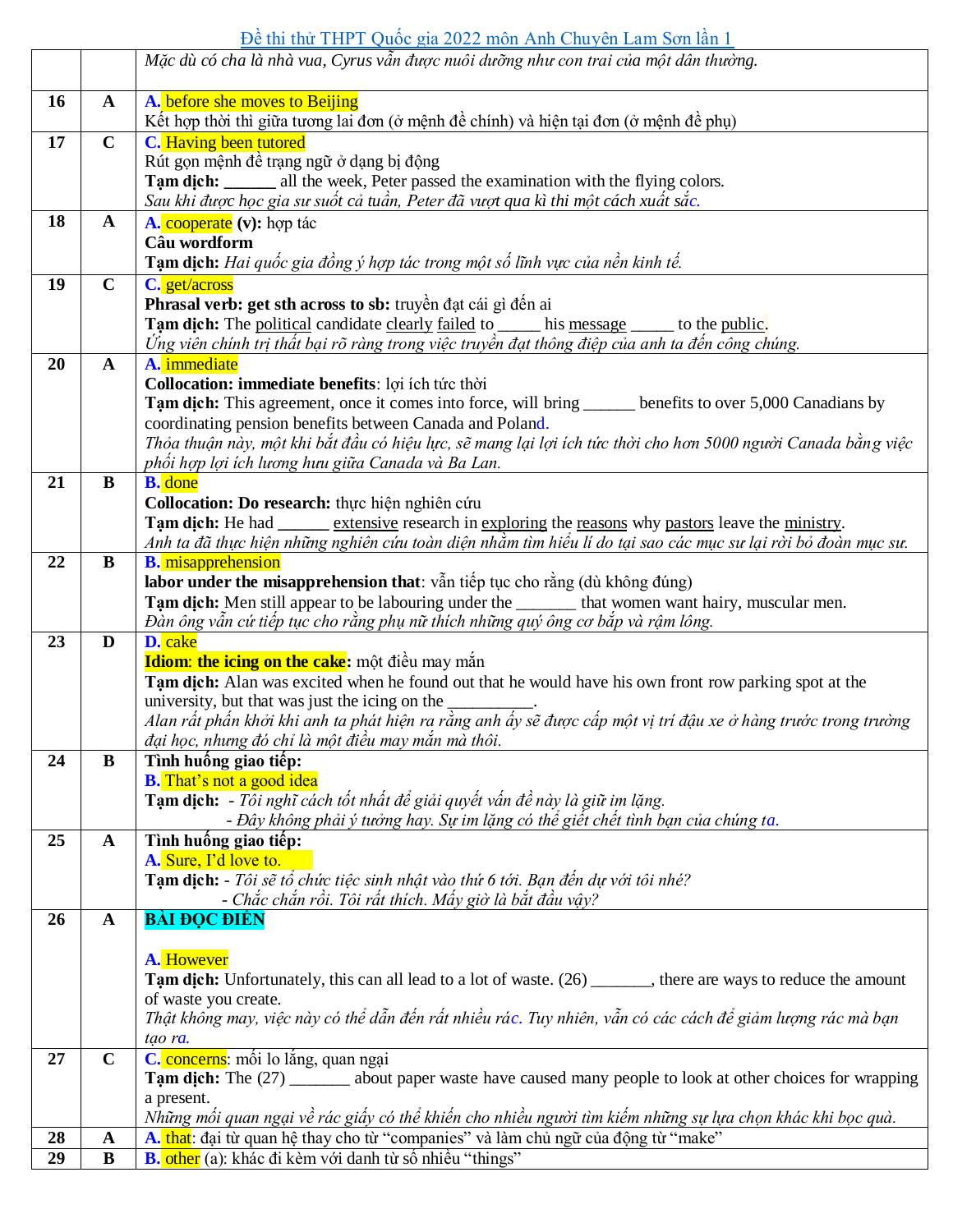|    |              | Tam dich: The pretty and strong wrapping cloths can be used for (29) ______things, instead of just being                                                                      |
|----|--------------|-------------------------------------------------------------------------------------------------------------------------------------------------------------------------------|
|    |              | thrown away.<br>Loại vải bọc vừa đẹp vừa bền này có thể được sử dụng cho những việc khác, thay vì chỉ bị vứt đi.                                                              |
| 30 | $\mathbf C$  | C. natural (a): tự nhiên                                                                                                                                                      |
|    |              | Tam dich: Instead of decorating a gift with something plastic, you can use something (30) ______ such as pine                                                                 |
|    |              | cones, rosemary, or other evergreen.                                                                                                                                          |
|    |              | Thay vì tảng trí 1 món quà với thứ gì đó làm bằng nhựa, bạn có thể sử dụng cái gì đó có tính thiên nhiên như quả<br>thông, hương thảo hoặc các loại cây xanh khác.            |
| 31 | $\mathbf C$  | <b>BÀI ĐỌC HIỀU 5 CÂU</b>                                                                                                                                                     |
|    |              |                                                                                                                                                                               |
|    |              | C. The secret life of cheese<br>Tạm dịch: Sự sống bí ẩn của pho mát                                                                                                           |
|    |              | Minh chứng:                                                                                                                                                                   |
|    |              | Đoạn 1: The cheeses in there contain <i>a wealth of surprises</i> , if you look closely enough.                                                                               |
|    |              | Doan 2: "There are a lot of microbes that we're eating every day on some of our favourite cheeses, and we know                                                                |
|    |              | <i>incredibly little</i> about what they're doing to drive the flavour of those cheeses"<br>Doan 3: Here's a tour of some of <i>the surprises hidden</i> in your cheeseboard. |
|    |              | Doan 3: Studies using gene-sequencing technologies keep finding new bacteria, some previously unknown to                                                                      |
|    |              | science.                                                                                                                                                                      |
| 32 | $\mathbf{A}$ | A. fridge                                                                                                                                                                     |
|    |              | Minh chứng:<br>Just open your fridge. The cheeses in <b>there</b> contain a wealth of surprises, if you look closely enough.                                                  |
|    |              | Tạm dịch: Hãy mở tủ lạnh nhà bạn. Pho mát trong đó có chứa vô số những điều gây ngạc nhiên, nếu bạn tìm                                                                       |
|    |              | hiểu sâu về nó.                                                                                                                                                               |
| 33 | $\mathbf{A}$ | A. produce delicious new kinds                                                                                                                                                |
|    |              | Minh chứng:<br>"There are a lot of microbes that we're eating every day on some of our favourite cheeses, and we know incredibly                                              |
|    |              | little about what they're doing to drive the flavour of those cheeses," says Benjamin Wolfe at Tufts University in                                                            |
|    |              | Massachusetts. Understanding this better will not only help control the flavours of existing cheeses, but also help                                                           |
|    |              | us develop tasty new ones.                                                                                                                                                    |
|    |              | Tạm dịch:<br>"Có rất nhiều vi khuẩn mà chúng ta ăn mỗi ngày trên một số loại pho mát yêu thích, và chúng ta biết rất ít về khả                                                |
|    |              | năng của chúng trong việc tạo ra hương vị cho pho mát," Benjamin Wolfe ở Tufts University in Massachusetts                                                                    |
|    |              | nói như vậy. Hiểu rõ hơn về việc này sẽ không chỉ giúp kiểm soát hương vị của các loại pho mát có sẵn, mà còn                                                                 |
|    |              | giúp phát triển các loại mới thơm ngon.                                                                                                                                       |
| 34 | B            | <b>B.</b> distinctive<br>Kiến thức: từ vựng gần nghĩa                                                                                                                         |
|    |              | <b>Characteristic</b> (a) đặc trưng $=\frac{distance}{\text{distinctive}}$ (a): đặc biệt, riêng biệt                                                                          |
|    |              |                                                                                                                                                                               |
| 35 | $\mathbf C$  | C. environment inside cheese is comparatively simple and easy to get to know                                                                                                  |
|    |              | A. human beings started to make cheese a long time ago                                                                                                                        |
|    |              | Minh chứng: Although cheese production began at least 7000 years ago                                                                                                          |
|    |              | Tạm dịch: Mặc dù việc sản xuất pho mát đã được thực hiện ít nhất 7000 năm trước                                                                                               |
|    |              | <b>B.</b> there are some species existing in cheese that scientists don't have knowledge about                                                                                |
|    |              | Minh chứng: When it comes to finding new and exotic species, there is no need to travel to the rainforest or                                                                  |
|    |              | trawl the deep ocean. Just open your fridge. The cheeses in there contain a wealth of surprises, if you look                                                                  |
|    |              | closely enough.<br>Tạm dịch: Nói đến việc tìm kiếm các loài mới lại, không cần phải đi vào tận rừng nhiệt đới hay rê lưới dưới đáy                                            |
|    |              | sâu của đại dương. Hãy mở tủ lạnh nhà bạn. Pho mát trong đó có chứa vô số những điều gây ngạc nhiên, nếu                                                                      |
|    |              | bạn tìm hiểu sâu về nó.                                                                                                                                                       |
|    |              | C. environment inside cheese is comparatively simple and easy to get to know                                                                                                  |
|    |              | Minh chứng: lấy các ý đã dùng để chứng minh cho câu 31 để thấy câu C này ngược với nội dung của bài.                                                                          |
|    |              |                                                                                                                                                                               |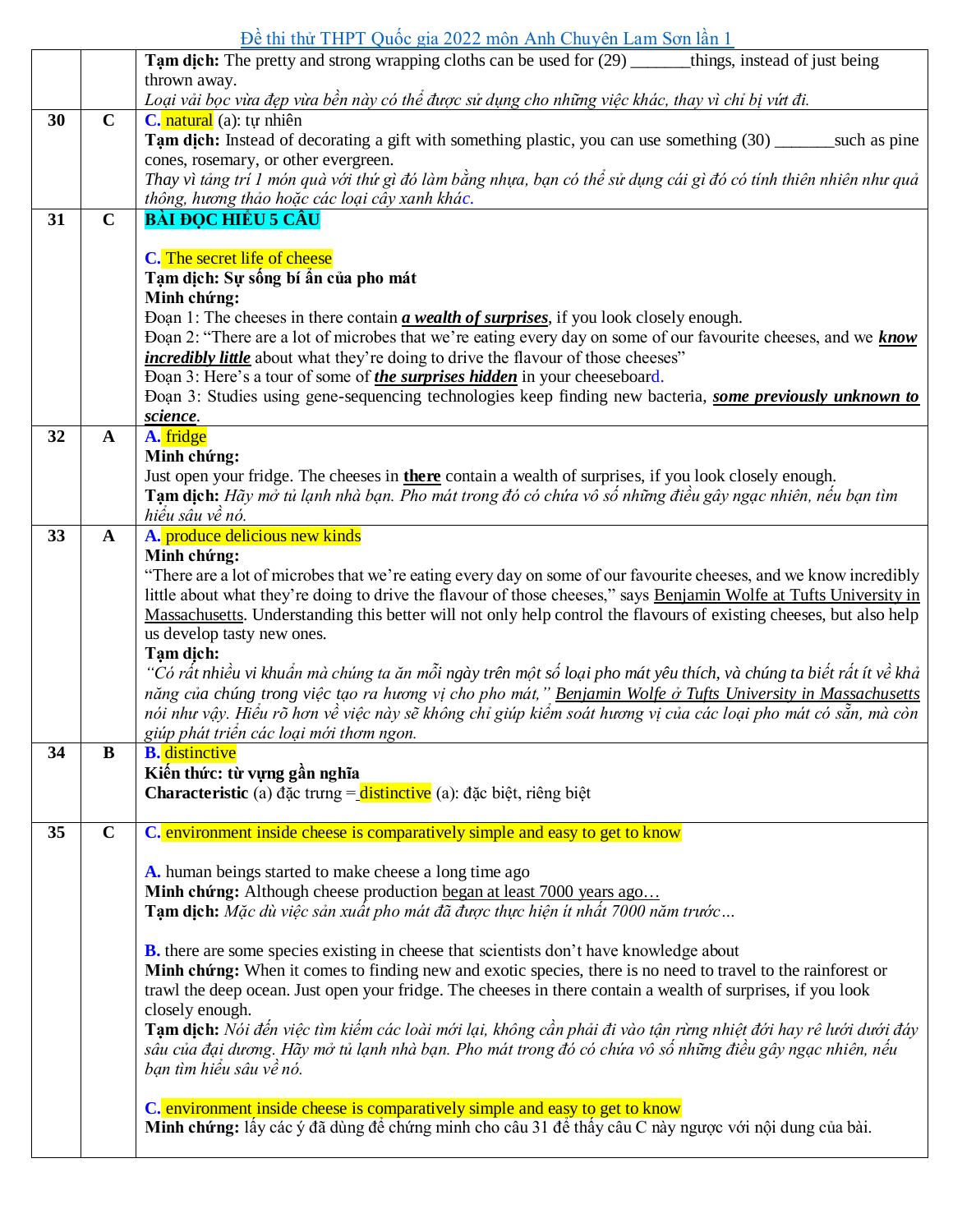|          |                  | <b>D.</b> bacteria play an important part in creating special flavours of cheese<br>Minh chứng: New work on the cheese microbiome is revealing a riot behind the rind, with complex interactions                             |
|----------|------------------|------------------------------------------------------------------------------------------------------------------------------------------------------------------------------------------------------------------------------|
|          |                  | between a diverse array of bacteria, moulds and yeasts helping to create characteristic flavours and textures.<br>Tạm dịch: Các nghiên cứu về hệ vi sinh vật tiết lộ rằng có 1 sự náo động đằng sau lớp vỏ cứng của pho mát, |
|          |                  | với những sự tương tác giữa các loại vi khuẩn, nấm mốc và nấm men giúp tạo ra các loại hương vị và kết cấu<br>khác nhau.                                                                                                     |
| 36       | $\mathbf{A}$     | <b>BÀI ĐỌC HIỂU 7 CÂU</b>                                                                                                                                                                                                    |
|          |                  | A. Scientists have created corals in lab to better resist climate change.                                                                                                                                                    |
|          |                  | Minh chứng: For the past five years, researchers in Hawaii and Australia have been engineering corals inside a                                                                                                               |
|          |                  | lab to see if they could better resist the effects of climate change.                                                                                                                                                        |
|          |                  | Tạm dịch: Trong vòng năm năm vừa qua, các nhà nghiên cứu ở Hawai và Australia đã nghiên cứu các loại san                                                                                                                     |
|          |                  | hô trong phòng thí nghiệm để xem nó có thể kháng cự tốt hơn trước biến đổi khí hậu hay không.                                                                                                                                |
| 37       | $\mathbf C$      | C. withstand                                                                                                                                                                                                                 |
|          |                  | Kiến thức: từ vựng gần nghĩa                                                                                                                                                                                                 |
|          |                  | Resist $(v)$ = withstand $(v)$ : chịu đựng, chống chọi                                                                                                                                                                       |
|          |                  | Minh chứng: For the past five years, researchers in Hawaii and Australia have been engineering corals inside a<br>lab to see if they could better <b>resist</b> the effects of climate change.                               |
|          |                  | Tạm dịch: Trong vòng năm năm vừa qua, các nhà nghiên cứu ở Hawai và Australia đã nghiên cứu các loại san                                                                                                                     |
|          |                  | hô trong phòng thí nghiệm để xem nó có thể kháng cự tốt hơn trước biến đổi khí hậu hay không.                                                                                                                                |
| 38       | D                | <b>D.</b> researchers                                                                                                                                                                                                        |
|          |                  | Minh chứng: The scientists say climate change linked to human causes has led to warming oceans that can harm                                                                                                                 |
|          |                  | sea life. They say if the more heat-resistant corals they developed do well in the ocean, the method can be used to                                                                                                          |
|          |                  | help save suffering and dying reefs.                                                                                                                                                                                         |
|          |                  | Tạm dịch: Các nhà khoa học nói rằng biến đổi khí hậu có liên quan đến yếu tố con người có thể khiến cho các                                                                                                                  |
|          |                  | đại dương nóng lên và gây hại cho sự sống dưới đáy biển. Họ nói rằng nếu những loại san hô có khả năng chịu<br>nhiệt tốt hơn mà họ tạo ra có hiệu quả trong tự nhiên thì phương pháp này có thể được ứng dụng để cứu lấy     |
|          |                  | những loài san hô đang gặp nguy cấp.                                                                                                                                                                                         |
| 39       | B                | <b>B.</b> the first method is concerned with selecting advantageous breeds                                                                                                                                                   |
|          |                  | Minh chứng: The team tested three methods for making corals that would be strong and healthy in nature. One                                                                                                                  |
|          |                  | was the method of selective breeding. This method involves scientists choosing parents with                                                                                                                                  |
|          |                  | desirable characteristics for reproductive purposes.                                                                                                                                                                         |
|          |                  | Tạm dịch: Đội nghiên cứu đã thửu nghiệm ba phương pháp nhằm tạo ra các loại san hô mà có thể sống khỏe                                                                                                                       |
|          |                  | mạnh trong tự nhiên. Một phương pháp liên quan đến việc chọn lựa giống. Các nhà khoa học lựa chọn những<br>đặc điểm mong muốn nhằm mục đích sinh sản các loại san hô mới.                                                    |
| 40       | $\bf{B}$         | <b>B.</b> put through                                                                                                                                                                                                        |
|          |                  | Kiến thức: từ vựng gần nghĩa                                                                                                                                                                                                 |
|          |                  | Subject sth to sth = put sth through sth: cho cái gì trải nghiệm điều gì đó                                                                                                                                                  |
|          |                  | Minh chứng: A second method subjected the corals to increasing temperatures to condition them to be able to                                                                                                                  |
|          |                  | survive in warm ocean environments.                                                                                                                                                                                          |
|          |                  | Tạm dịch: Phương pháp thứ hai là cho san hô trải nghiệm nhiệt độ cao dần để khiển chúng làm quen và nâng                                                                                                                     |
| 41       | $\mathbf{A}$     | cao khả năng sống sót trong môi trường nước đại dương đang ấm dần lên.<br>A. The research has come to an end and new types of corals will soon be introduced in dying reefs.                                                 |
|          |                  | Minh chứng: For the past five years, researchers in Hawaii and Australia have been engineering corals inside a                                                                                                               |
|          |                  | lab to see if they could better resist the effects of climate change. They say it is now time to see how their                                                                                                               |
|          |                  | creations perform in nature. (dự án này chưa kết thúc, bây giờ mới chuyển sang giai đoạn ứng dụng)                                                                                                                           |
| 42       | $\mathbf C$      | C. Algae have a crucial role to play in maintaining the life of corals.                                                                                                                                                      |
|          |                  | Minh chứng: The third involved making changes to the algae that provide corals with necessary nutrients.                                                                                                                     |
|          |                  | Tạm dịch: Phương pháp thứ 3 liên quan đến việc thực hiện các thay đổi đối với loài tảo, loài có vai trò cung                                                                                                                 |
|          |                  | cấp chất dinh dưỡng cần thiết cho san hô.                                                                                                                                                                                    |
| 43<br>44 | $\mathbf C$<br>D | $C$ . contribute $\rightarrow$ CONTRIBUTED<br><b>D.</b> amiable (a): tử tế, hòa nhã $\rightarrow$ <b>AMICABLE</b> (a): có tính thỏa thuận, hòa giải                                                                          |
|          |                  | Cum từ cổ đỉnh: AMICABLE SETTLEMENTS                                                                                                                                                                                         |
|          |                  |                                                                                                                                                                                                                              |
|          |                  |                                                                                                                                                                                                                              |
| 45<br>46 | D<br>$\bf{B}$    | $D.$ her $\rightarrow$ THEM<br>B. I haven't gotten in touch with them for over 20 years.                                                                                                                                     |